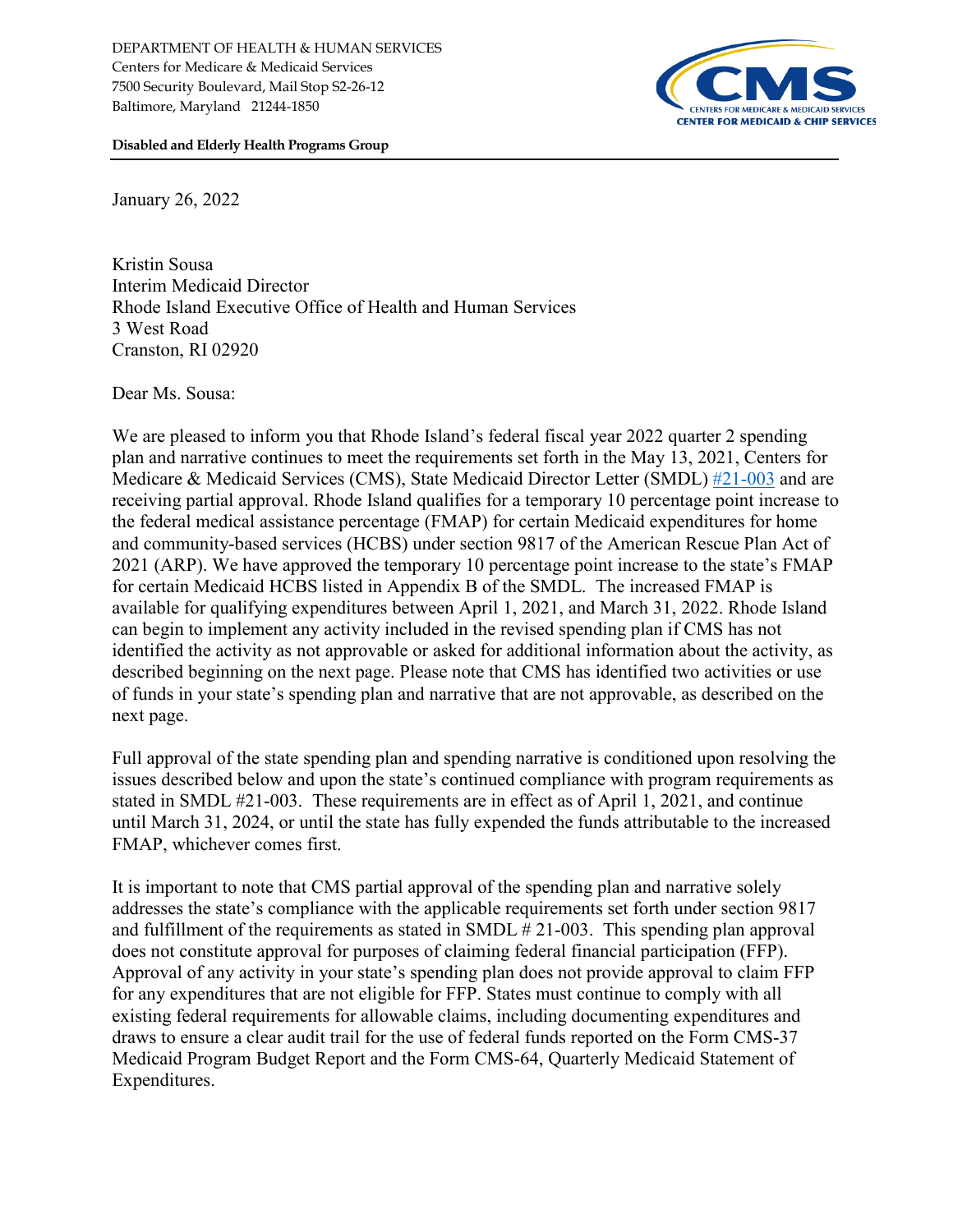States should follow the applicable rules and processes for section 1915(c) waivers, other Medicaid HCBS authorities, including state plan amendments and section 1115 demonstrations, and other managed care authorities (as applicable), if they are making changes to an HCBS program and intend to use state funds equivalent to the funds attributable to the increased FMAP to pay the state share of the costs associated with those changes. CMS is available to provide continued technical assistance to states when implementing changes to HCBS programs under this provision. Furthermore, states should follow the applicable rules and processes for claiming FFP for Medicaid administrative costs, including, if necessary, updating the state's Public Assistance Cost Allocation Plan to reference methodologies, claiming mechanisms, interagency agreements, and other relevant issues that will be used when claiming and appropriately allocating costs.

## **Non-Approvable Activities or Uses of Funds**

The following activities or use of funds in your state's spending plan and narrative are not approvable under ARP section 9817:

- Payment of room and board under the Community-Based SUD Housing activity
- Nursing Facility Transformation and Bed Buyback Extension

Please update your spending plan and narrative to remove the room and board component of the Community-Based SUD Housing activity. Regarding the Nursing Facility Transformation and Bed Buyback Extension activity, CMS understands that the state will consider other activities that will help "nursing facilities utilize capacity to create HCBS Final Rule compliant service." CMS will need additional information before it can determine whether any new activity or uses of funds are approvable under ARP section 9817. CMS expects the state to provide sufficient detail in a future quarterly submission about how these activities expand, enhance, or strengthen HCBS under Medicaid. The state should also update the Specialized LTSS Residences component of the Building Traumatic Brain Injury Capacity In-State activity to incorporate any changes to the state's planned nursing facility transformation activities.

#### **Additional Information Requested**

As your state further plans and develops the activities in its spending plan, CMS will need more information on the following:

- Clearly indicate whether the Workforce Hiring and Retention Incentives for CMHCs, Adult BH Group Homes, and Peer Recovery Programs are targeted at providers delivering services that are listed in Appendix B of the SMDL or that could be listed in Appendix B (e.g., behavioral health services that are covered under another benefit but could be covered under the rehabilitative services benefit).
- Clearly indicate whether the state intends to pay for ongoing internet connectivity costs under the Assistive Technology and Remote Supports activity. Ongoing internet connectivity costs are permissible uses of funds to enhance, expand, or strengthen HCBS under section 9817 of the ARP. However, states must demonstrate how ongoing internet connectivity costs would enhance, expand, or strengthen HCBS. Further, approval of ongoing internet connectivity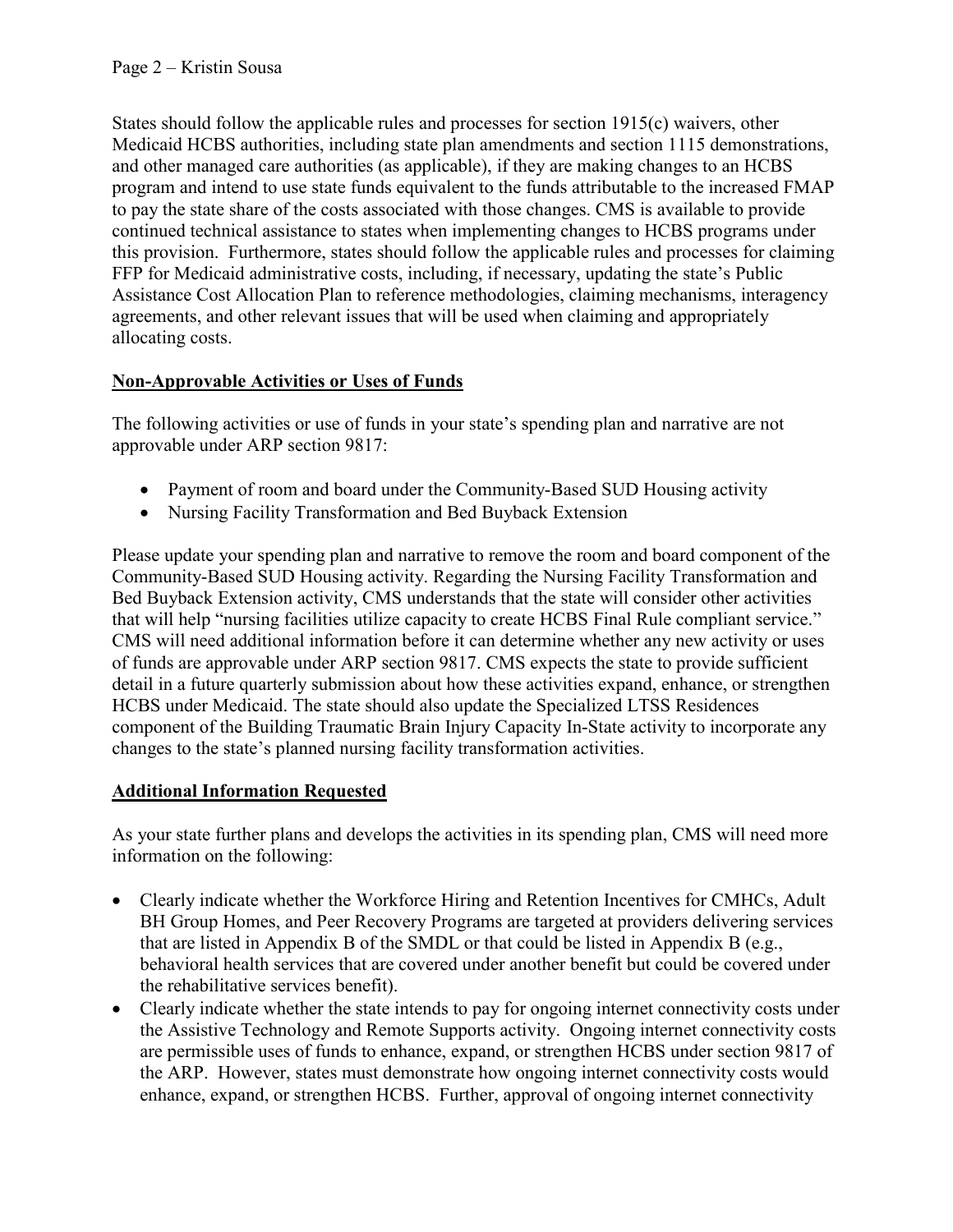costs in ARP section 9817 spending plans and narratives does not authorize such activities for FFP.

- Confirm that the state will maintain provider payments at a rate no less than those in place as of April 1, 2021, as part of implementation of the tiered rate reimbursement structure associated with the Assisted Living Expansion to Serve Medicaid Members activity.
- Confirm that the state will not be paying for room and board (which CMS would not find to be a permissible use of funds) under the Medical Respite activity.

*CMS will need additional information before it can determine whether these activities or uses of funds are approvable under ARP section 9817.* Please update the state's next quarterly spending plan and narrative to incorporate the state's responses and to provide the information requested in this letter. CMS also requests that the state incorporate the state's September 13, 2021, response to CMS's request for additional information into the next quarterly spending plan and narrative. The state may attach the response as an addendum or integrate responses associated with specific activities into the next quarterly spending plan.

# **General Considerations**

As part of this partial approval, CMS is noting the following:

- CMS expects your state to notify CMS as soon as possible if your state's activities to enhance, expand, or strengthen HCBS under ARP section 9817:
	- o Are focused on services other than those listed in Appendix B or that could be listed in Appendix B (e.g., behavioral health services that are covered under another benefit but could be covered under the rehabilitative services benefit).If any activities are not directly related to the services listed in Appendix B or services that could be listed in Appendix B, please explain how those activities enhance, expand, or strengthen HCBS under Medicaid;
	- o Are focused on services delivered in Institutions for Mental Diseases (IMD) or other institutional settings, providers delivering services in IMDs or other institutional settings, or other activities implemented in IMDs or other institutional settings (which CMS would not find to be a permissible use of funds, unless the state can demonstrate that the activity supports institutional diversion or community transition or otherwise supports the intent of ARP section 9817);
	- o Include room and board (which CMS would not find to be a permissible use of funds); and/or
	- o Include activities other than those listed in Appendices C and D.

## *CMS will need additional information before it can determine whether any of those activities or uses of funds are approvable under ARP section 9817.*

- HCBS provider pay increases funded through the 10 percent temporary increased FMAP will require an updated rate methodology. For section 1915(c) waiver programs, states are required to submit a waiver amendment for any rate methodology change. If retrospective approval will be required, the state should make the change in the Appendix K application.
- Consistent with regulations at 42 C.F.R. § 447.252(b), the state plan methodology must specify comprehensively the methods and standards used by the agency to set payment rates. The state plan methodology must be comprehensive enough to determine the required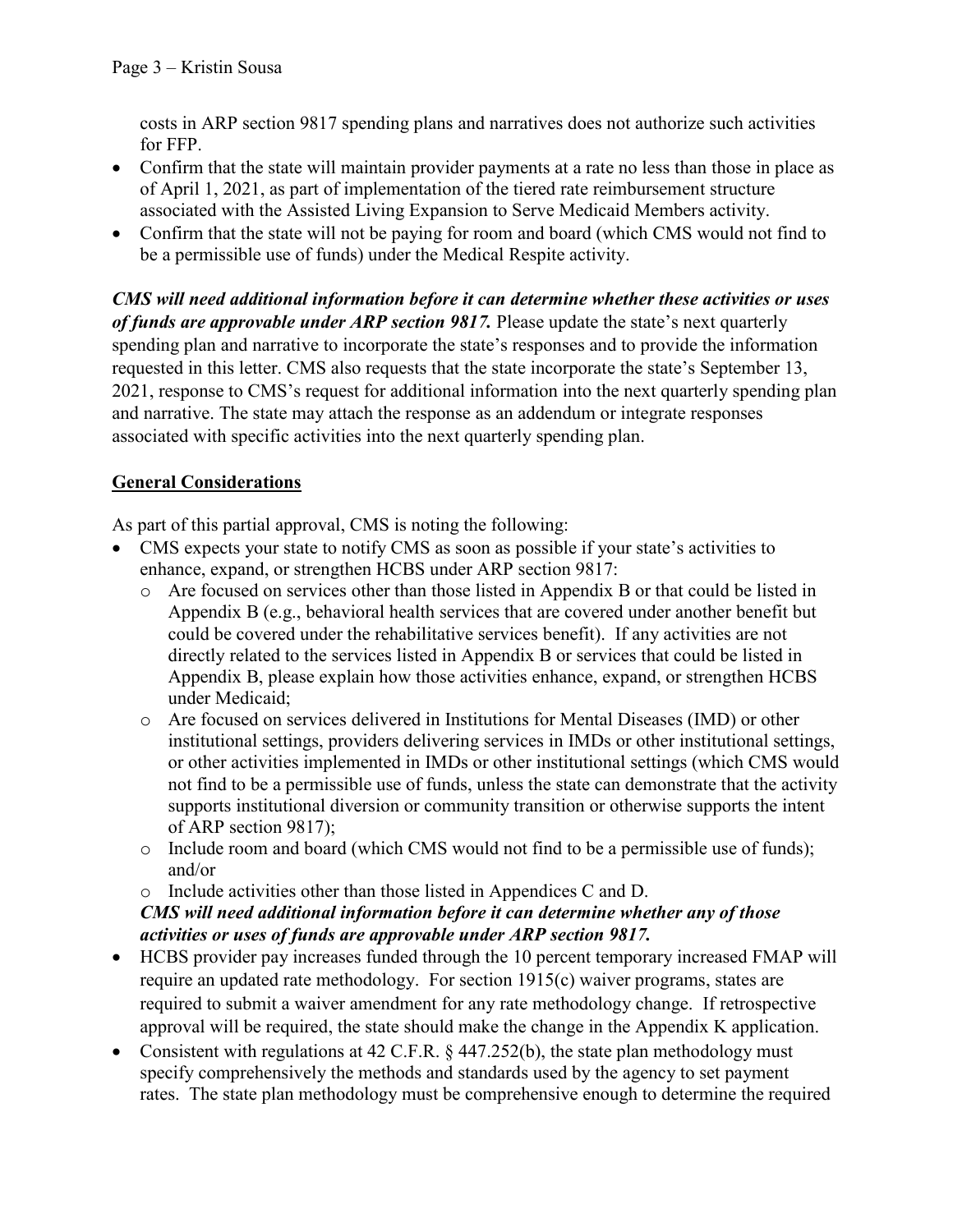level of payment and the FFP to allow interested parties to understand the rate setting process and the items and services that are paid through these rates. Claims for federal matching funds cannot be based upon estimates or projections. The reimbursement methodology must be based upon actual historical utilization and actual trend factors.

- States providing HCBS through a managed care delivery system must comply with applicable federal requirements, including 42 C.F.R. part 438. States must also ensure that appropriate authority is granted for the services and activities to be covered as well as to deliver such services and activities through a managed care delivery system. Additionally, states will need to assess implications for its managed care plan contracts and actuarially sound capitation rates in order to operationalize any programmatic changes. States that seek to contractually require their managed care plans to increase HCBS provider payments must adhere to federal requirements for state directed payments in accordance with 42 C.F.R. § 438.6(c), including prior approval as required. CMS is available to provide technical assistance to states related to these requirements.
- If your state is reducing reliance on a specific type of facility-based or congregate service and increasing beneficiary access to services that are more integrated into the community, your state should be clear with stakeholders in your state's stakeholder engagement activities, as well as in submissions to CMS of required ARP section 9817 spending plans and narratives and any resulting waiver or state plan amendments, about how these changes enhance the availability of integrated services in the specific waiver or state plan, and offset any reductions in previously covered services, in compliance with the home and communitybased settings criteria or other efforts to increase community integration.

## **Additional Information Related to the Quarterly Spending Plan and Narrative**

Rhode Island's next quarterly spending plan and narrative is due February 1, 2022. Please refer to SMDL  $#21-003$  for information on the quarterly reporting process. Your state's quarterly spending plans and spending narratives should:

- Describe how the state intends to sustain the activities it is implementing to enhance, expand, or strengthen HCBS under the Medicaid program including how the state intends to sustain its planned provider payment increases;
- Provide information on the amount or percentage of any rate increase or additional payment per provider and the specific Medicaid authorities under which the state will be making those rate changes or payments;
- Clearly indicate if your state has or will be requesting approval for a change to an HCBS program and be specific about which HCBS program, which authority it operates under, and when you plan to request the change;
- Provide projected and actual spending amounts for each of the state's planned activities to enhance, expand, or strengthen HCBS. In those projections, clearly identify if the state intends to draw down additional FFP for any activities, as well as the amount of state and federal share for any activities for which the state plans to claim additional FFP and whether those activities will be eligible for the HCBS increased FMAP under ARP section 9817;
- Clearly indicate whether your state plans to pay for capital investments or ongoing internet connectivity costs as part of any activity to enhance, expand, or strengthen HCBS. Capital investments and ongoing internet connectivity costs are permissible uses